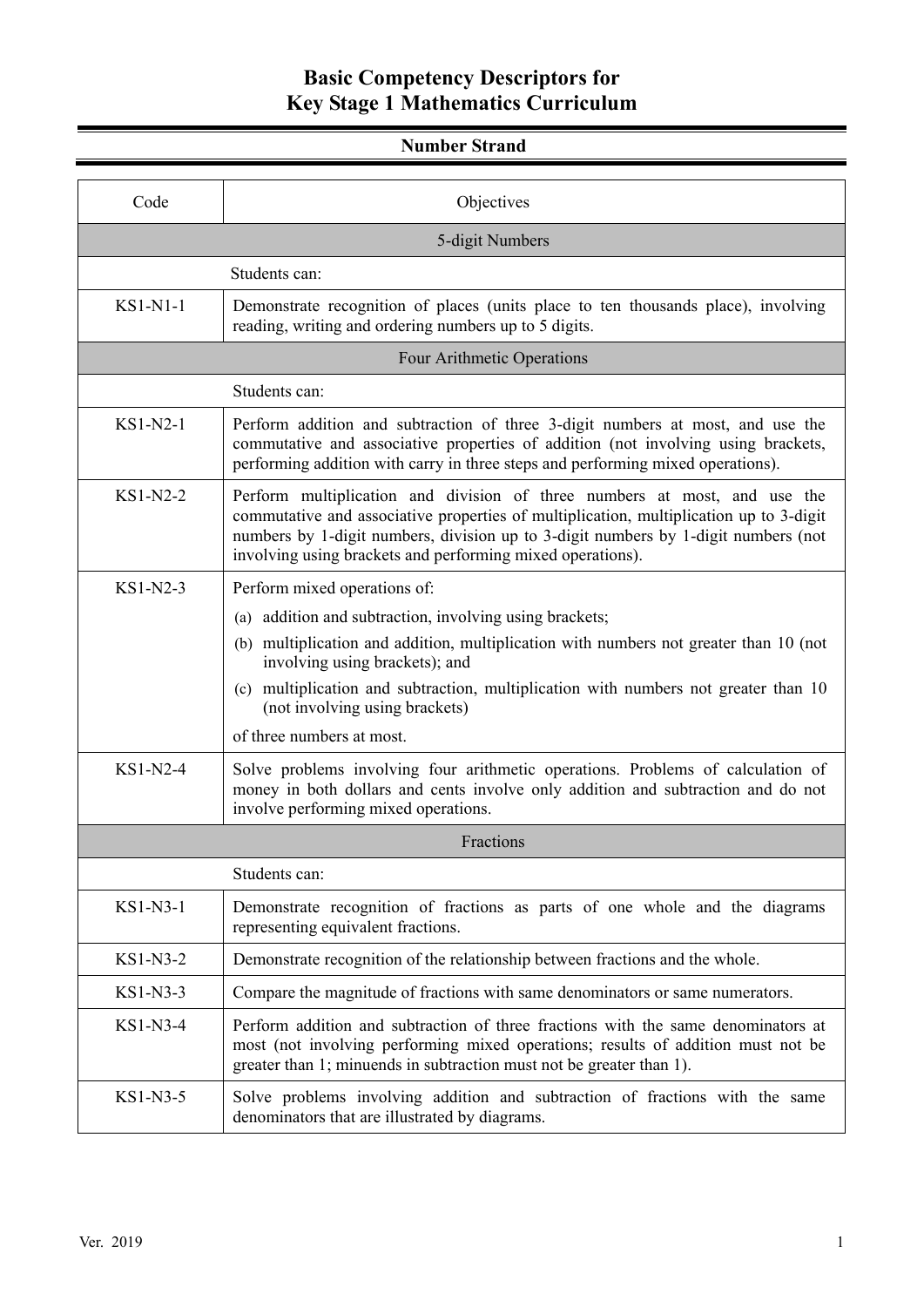| <b>Measures Strand</b> |                                                                                                                                                                          |  |
|------------------------|--------------------------------------------------------------------------------------------------------------------------------------------------------------------------|--|
| Code                   | Objectives                                                                                                                                                               |  |
|                        | Money                                                                                                                                                                    |  |
|                        |                                                                                                                                                                          |  |
|                        | Students can:                                                                                                                                                            |  |
| KS1-M1-1               | Identify the money in circulation in Hong Kong.                                                                                                                          |  |
| KS1-M1-2               | Read price tags.                                                                                                                                                         |  |
| KS1-M1-3               | Demonstrate recognition of the use of money in daily life, involving counting notes<br>and coins and exchanging money.                                                   |  |
|                        | Length and Distance                                                                                                                                                      |  |
|                        | Students can:                                                                                                                                                            |  |
| KS1-M2-1               | Compare directly the lengths of objects and compare directly the distances between<br>objects.                                                                           |  |
| KS1-M2-2               | Compare the lengths of objects and compare the distances between objects in<br>improvised units (e.g. a paper clip, a book).                                             |  |
| $KS1-M2-3$             | Measure and compare the lengths of objects and measure and compare the distances<br>between objects in "millimetre" (mm), "centimetre" (cm) or "metre" (m).              |  |
| $KS1-M2-4$             | Compare the lengths of objects and compare the distances between objects in<br>"kilometre" (km).                                                                         |  |
| $KS1-M2-5$             | Estimate the lengths of objects and the distances between objects with finger width,<br>arm length, foot span, finger span, stride length, etc., as "ever-ready rulers". |  |
| $KS1-M2-6$             | Measure the lengths of objects and the distances between objects with appropriate<br>tools.                                                                              |  |
| KS1-M2-7               | Record the lengths of objects and the distances between objects in an appropriate<br>single unit.                                                                        |  |
|                        | Time                                                                                                                                                                     |  |
|                        | Students can:                                                                                                                                                            |  |
| KS1-M3-1               | Demonstrate recognition of the dates and days of a week.                                                                                                                 |  |
| KS1-M3-2               | Tell time from an analog clock and a digital clock.                                                                                                                      |  |
| KS1-M3-3               | Record the duration of time for different activities in "hours", "minutes" or "seconds"<br>(not involving changing units).                                               |  |
| KS1-M3-4               | Apply the "24-hour time", involving the interconversion with the "12-hour time".                                                                                         |  |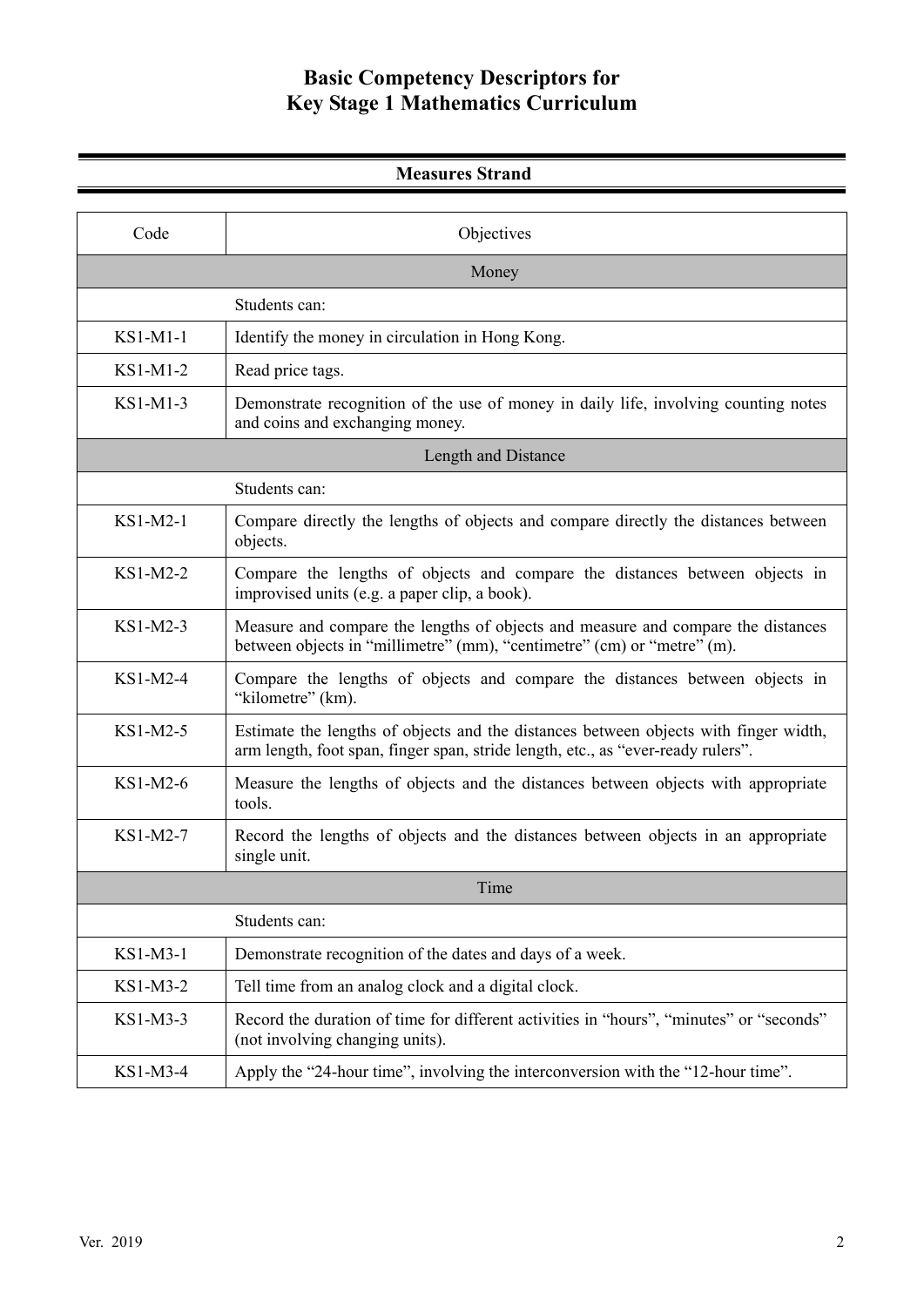| Code       | Objectives                                                                            |  |
|------------|---------------------------------------------------------------------------------------|--|
|            | Weight                                                                                |  |
|            | Students can:                                                                         |  |
| KS1-M4-1   | Compare directly the weights of objects.                                              |  |
| $KS1-M4-2$ | Compare the weights of objects in improvised units.                                   |  |
| $KS1-M4-3$ | Measure and compare the weights of objects in "gram" $(g)$ or "kilogram" $(kg)$ .     |  |
| $KS1-M4-4$ | Measure the weights of objects with appropriate tools.                                |  |
| KS1-M4-5   | Record the weights of objects in an appropriate single unit.                          |  |
| Capacity   |                                                                                       |  |
|            | Students can:                                                                         |  |
| $KS1-M5-1$ | Compare directly the capacities of containers.                                        |  |
| $KS1-M5-2$ | Compare the capacities of containers in improvised units.                             |  |
| KS1-M5-3   | Measure and compare the capacities of containers in "litre" (L) or "millilitre" (mL). |  |
| $KS1-M5-4$ | Measure the capacities of containers with appropriate tools.                          |  |
| KS1-M5-5   | Record the capacities of containers in an appropriate single unit.                    |  |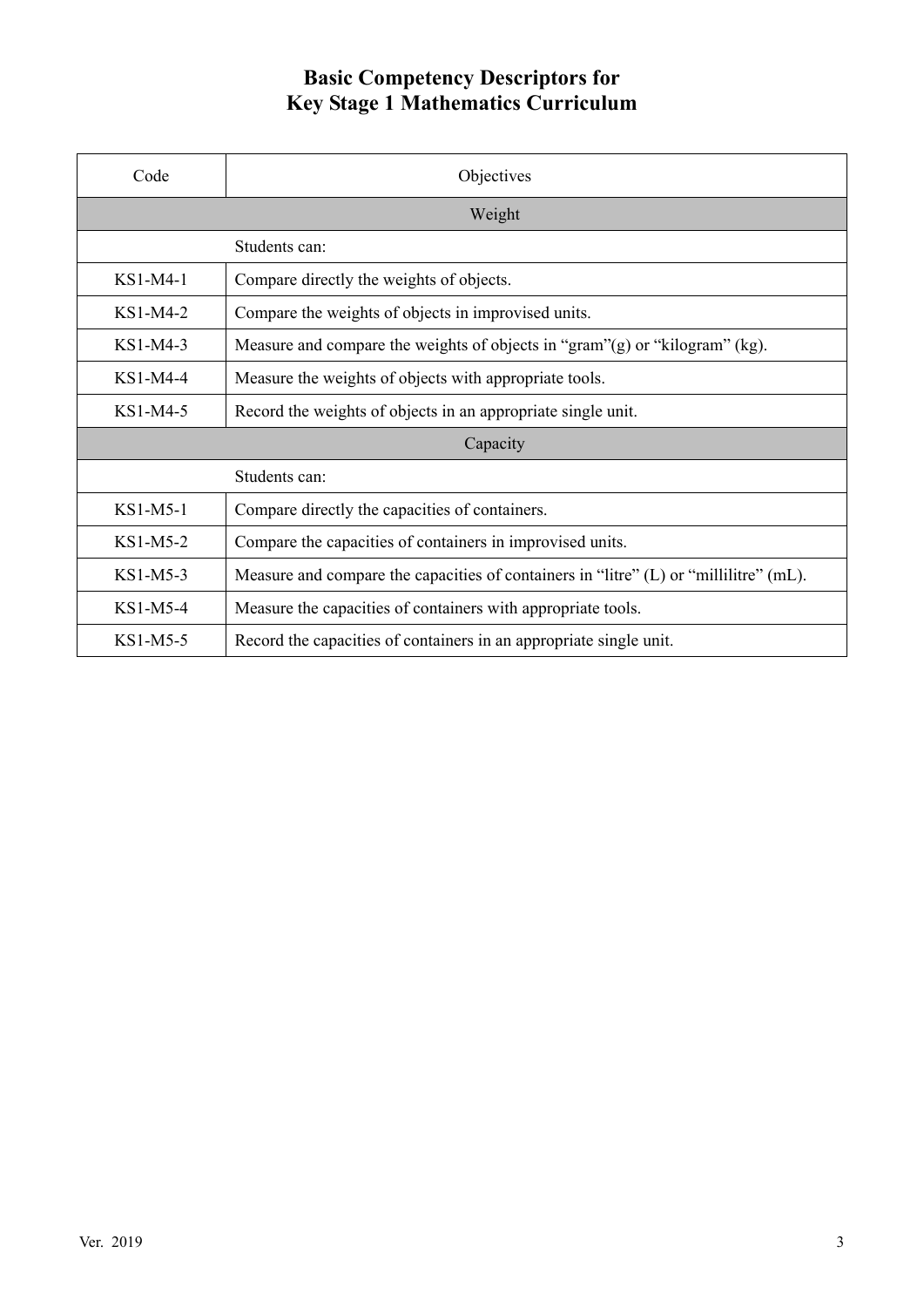| <b>Shape and Space Strand</b> |                                                                                                                                                                                                                                                                                                                     |  |
|-------------------------------|---------------------------------------------------------------------------------------------------------------------------------------------------------------------------------------------------------------------------------------------------------------------------------------------------------------------|--|
|                               |                                                                                                                                                                                                                                                                                                                     |  |
| Code                          | Objectives                                                                                                                                                                                                                                                                                                          |  |
| 3-D Shapes                    |                                                                                                                                                                                                                                                                                                                     |  |
|                               | Students can:                                                                                                                                                                                                                                                                                                       |  |
| $KSI-S1-1$                    | Identify prisms, pyramids, cylinders, cones and spheres intuitively.                                                                                                                                                                                                                                                |  |
|                               | 2-D Shapes                                                                                                                                                                                                                                                                                                          |  |
|                               | Students can:                                                                                                                                                                                                                                                                                                       |  |
| $KS1-S2-1$                    | Identify 2-D shapes intuitively, including triangles, quadrilaterals, trapeziums,<br>parallelograms, pentagons, hexagons, squares, rectangles and circles (not involving the<br>inclusion relations between different types of triangles and the inclusion relations<br>between different types of quadrilaterals). |  |
| $KS1-S2-2$                    | Identify different types of triangles intuitively, including right-angled triangles,<br>isosceles triangles, isosceles right-angled triangles and equilateral triangles (not<br>involving the inclusion relations between different types of triangles).                                                            |  |
|                               | Lines                                                                                                                                                                                                                                                                                                               |  |
|                               | Students can:                                                                                                                                                                                                                                                                                                       |  |
| KS1-S3-1                      | Identify straight lines and curves intuitively; and identify parallel lines and<br>perpendicular lines.                                                                                                                                                                                                             |  |
|                               | Angles                                                                                                                                                                                                                                                                                                              |  |
|                               | Students can:                                                                                                                                                                                                                                                                                                       |  |
| KS1-S4-1                      | Identify right angles, acute angles and obtuse angles.                                                                                                                                                                                                                                                              |  |
| $KS1-S4-2$                    | Compare the sizes of angles.                                                                                                                                                                                                                                                                                        |  |
| Directions and Positions      |                                                                                                                                                                                                                                                                                                                     |  |
|                               | Students can:                                                                                                                                                                                                                                                                                                       |  |
| KS1-S5-1                      | Describe the relative positions of objects using "over", "under", "left", "right", "in<br>front of", "behind" and "between".                                                                                                                                                                                        |  |
| $KS1-S5-2$                    | Demonstrate recognition of the four directions: east, south, west and north, involving<br>reading the compass.                                                                                                                                                                                                      |  |